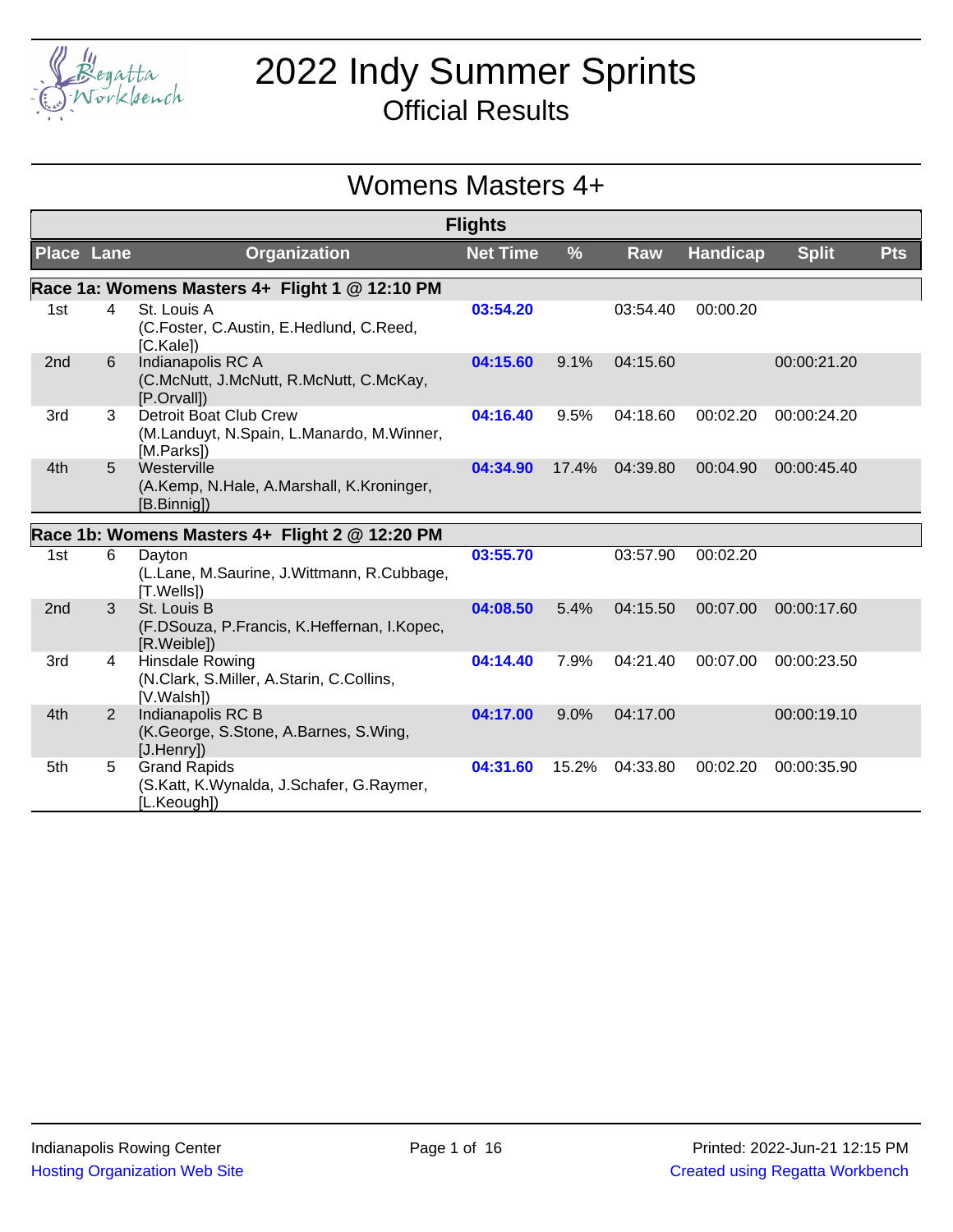#### Mens Masters 4+

|                   |                |                                                                                      | <b>Flights</b>  |       |          |                 |              |            |
|-------------------|----------------|--------------------------------------------------------------------------------------|-----------------|-------|----------|-----------------|--------------|------------|
| <b>Place Lane</b> |                | <b>Organization</b>                                                                  | <b>Net Time</b> | %     | Raw      | <b>Handicap</b> | <b>Split</b> | <b>Pts</b> |
|                   |                | Race 2a: Mens Masters 4+ Flight @ 09:40 AM                                           |                 |       |          |                 |              |            |
| 1st               | 2              | St. Louis A<br>(D.Gray, T.Albert, N.Roenfeldt, M.Murawski,<br>[C.Kale])              | 03:25.30        |       | 03:35.10 | 00:09.80        |              |            |
| 2 <sub>nd</sub>   | $\overline{7}$ | Indianapolis RC<br>(R.Libed, L.Bechtel, T.Bolyard, T.Wright,<br>[K.Kavanagh])        | 03:36.40        | 5.4%  | 03:54.60 | 00:18.20        | 00:00:19.50  |            |
| 3rd               | 3              | Dayton<br>(K.Starner, J.Lane, T.Castillo, K.Kallmeyer,<br>[J.Desimio])               | 03:47.30        | 10.7% | 03:51.70 | 00:04.40        | 00:00:16.60  |            |
| 4th               | $\mathbf{1}$   | Detroit Boat Club Crew<br>(T.Turnbull, G.Smith, S.Juchartz, R.Jones,<br>[P.Shumate]) | 03:57.20        | 15.5% | 04:27.50 | 00:30.30        | 00:00:52.40  |            |
| 5th               | 5              | Westerville<br>(H.bruss, J.Klima, C.Blazo, V.Rosenberg,<br>[B.Binnig])               | 03:59.00        | 16.4% | 04:04.20 | 00:05.20        | 00:00:29.10  |            |
| 6th               | 6              | <b>Grand Rapids</b><br>(C.Cullen, R.Martin, R.Wahl, D.Visser,<br>[L.Keough])         | 04:04.70        | 19.2% | 04:07.00 | 00:02.30        | 00:00:31.90  |            |
| 7th               | 4              | St. Louis B<br>(N.Alt, J.Dement, I.McIntire, S.Grames,<br>[S.Johnston])              | 04:05.00        | 19.3% | 04:05.00 |                 | 00:00:29.90  |            |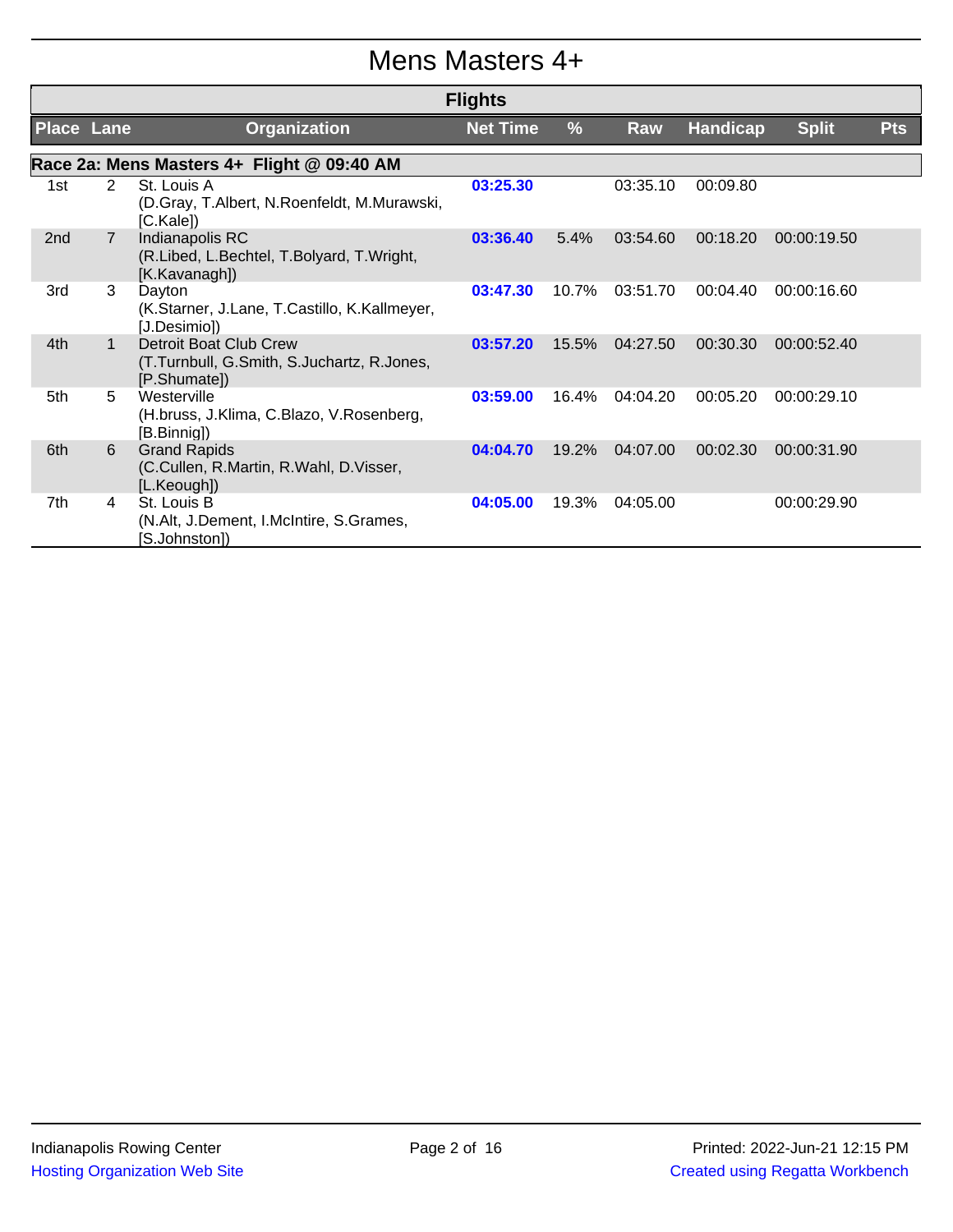## Womens Masters 4x

|                   | <b>Flights</b>                               |                                                                              |                 |               |          |                 |              |            |  |  |
|-------------------|----------------------------------------------|------------------------------------------------------------------------------|-----------------|---------------|----------|-----------------|--------------|------------|--|--|
| <b>Place Lane</b> |                                              | Organization                                                                 | <b>Net Time</b> | $\frac{0}{0}$ | Raw      | <b>Handicap</b> | <b>Split</b> | <b>Pts</b> |  |  |
|                   | Race 3a: Womens Masters 4x Flight @ 09:50 AM |                                                                              |                 |               |          |                 |              |            |  |  |
| 1st               | 4                                            | <b>Grand Rapids</b><br>(J.Bennett, A.Christensen, D.Throesch,<br>A. Wolters) | 04:08.90        |               | 04:14.30 | 00:05.40        |              |            |  |  |
| 2 <sub>nd</sub>   | 3                                            | Indianapolis RC<br>(J.Scott, S.BonDurant, E.Sandgren, S.Iffert)              | 04:22.00        | 5.3%          | 04:26.60 | 00:04.60        | 00:00:12.30  |            |  |  |
| 3rd               | 5.                                           | Detroit Boat Club Crew<br>(E.McMann, H.Ferree, M.Parks, S.Terrien)           | 04:28.60        | 7.9%          | 04:28.60 |                 | 00:00:14.30  |            |  |  |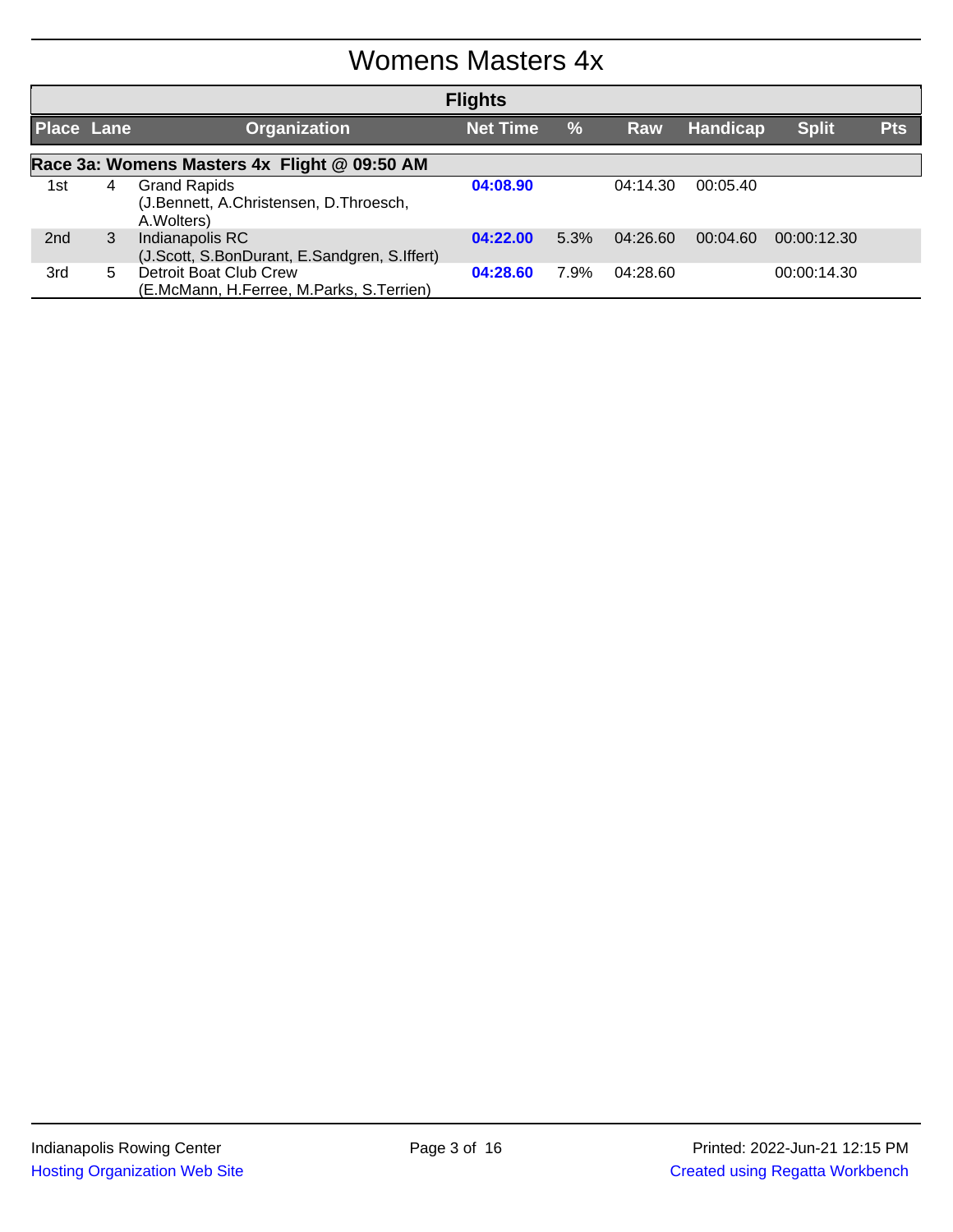# Womens Masters 1x

|                   |                                              |                                   | <b>Flights</b>  |         |          |                 |              |            |  |
|-------------------|----------------------------------------------|-----------------------------------|-----------------|---------|----------|-----------------|--------------|------------|--|
| <b>Place Lane</b> |                                              | <b>Organization</b>               | <b>Net Time</b> | %       | Raw      | <b>Handicap</b> | <b>Split</b> | <b>Pts</b> |  |
|                   | Race 4a: Womens Masters 1x Flight @ 10:30 AM |                                   |                 |         |          |                 |              |            |  |
| 1st               | 3                                            | Grand Rapids (J.Bennett)          | 04:17.30        |         | 04:41.30 | 00:24.00        | 00:00:21.60  |            |  |
| 2nd               | 6                                            | Greater Columbus (R.Bushman)      | 04:19.70        | 0.9%    | 04:19.70 |                 |              |            |  |
| 3rd               |                                              | Indianapolis RC (R.McNutt)        | 04:32.80        | $6.0\%$ | 04:32.80 |                 | 00:00:13.10  |            |  |
| 4th               | $\overline{4}$                               | Indianapolis RC (E.Sandgren)      | 04:43.70        | 10.3%   | 04:43.70 |                 | 00:00:24.00  |            |  |
| 5th               | 5.                                           | Detroit Boat Club Crew (T.Newman) | 04:45.30        | 10.9%   | 04:54.30 | 00:09.00        | 00:00:34.60  |            |  |
| 6th               |                                              | Indianapolis RC (J.McNutt)        | 05:05.40        | 18.7%   | 05:05.40 |                 | 00:00:45.70  |            |  |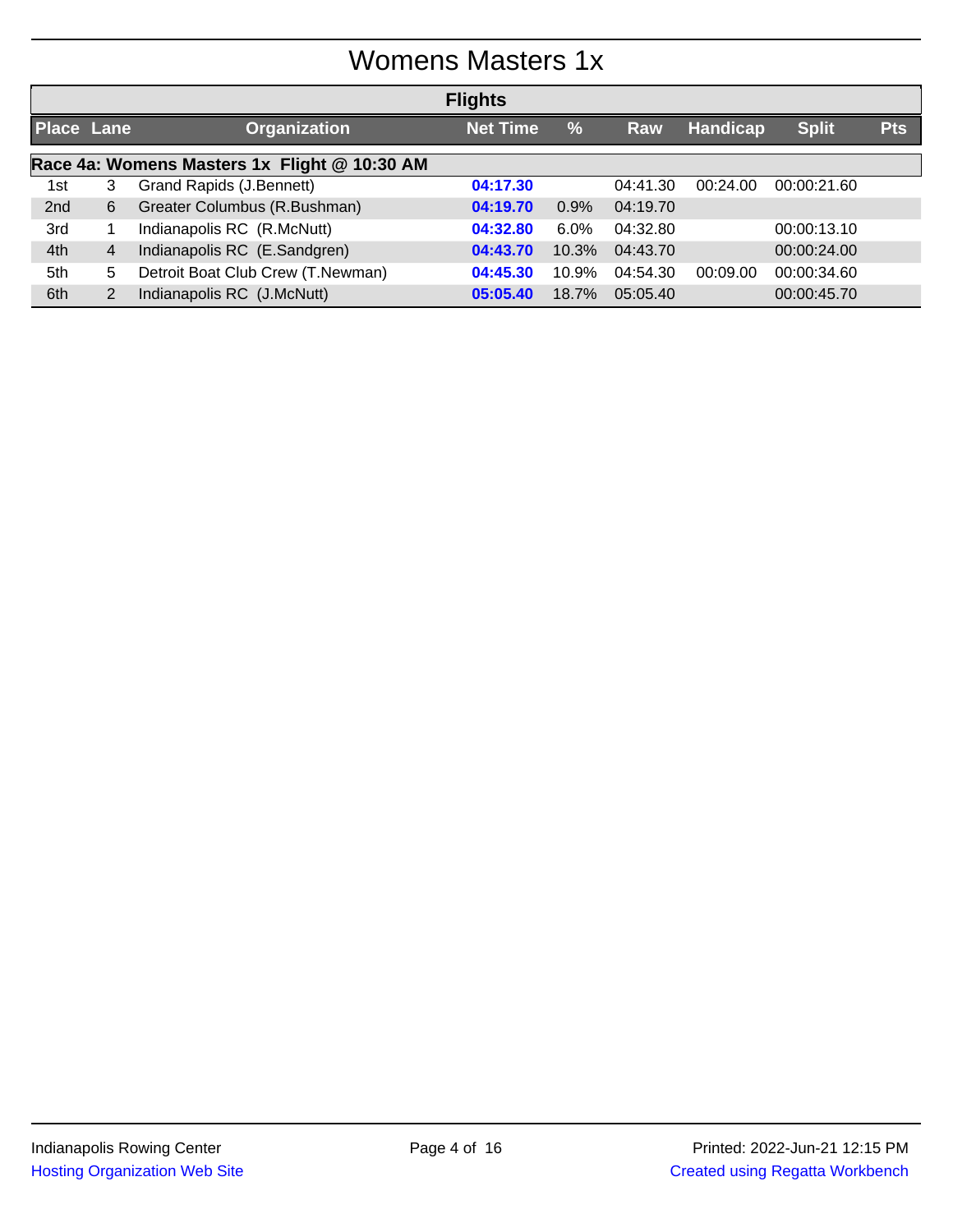## Mens Masters 4x

|                   |                                            |                                                                                                                         | <b>Flights</b>  |               |          |          |              |            |  |  |
|-------------------|--------------------------------------------|-------------------------------------------------------------------------------------------------------------------------|-----------------|---------------|----------|----------|--------------|------------|--|--|
| <b>Place Lane</b> |                                            | <b>Organization</b>                                                                                                     | <b>Net Time</b> | $\frac{0}{0}$ | Raw      | Handicap | <b>Split</b> | <b>Pts</b> |  |  |
|                   | Race 5a: Mens Masters 4x Flight @ 11:30 AM |                                                                                                                         |                 |               |          |          |              |            |  |  |
| 1st               | 5.                                         | Greater Columbus/Chicago Rowing<br>Union/Texas Rowing Center [Composite]<br>(C.Kochanek, G.Gricolo, N.Griffin, S.Azure) | 03:35.80        |               | 03:35.80 |          |              |            |  |  |
| 2 <sub>nd</sub>   | 3                                          | Detroit Boat Club Crew<br>(P.D'Ambrosio, K.Long, M.Wattai,<br>A.Stanovoy)                                               | 03:57.90        | $10.2\%$      | 04:02.40 | 00:04.50 | 00:00:26.60  |            |  |  |
| 3rd               | 4                                          | Westerville<br>(H.bruss, J.Klima, V.Rosenberg, D.Blazo)                                                                 | 04:23.80        | $22.2\%$      | 04:24.90 | 00:01.10 | 00:00:49.10  |            |  |  |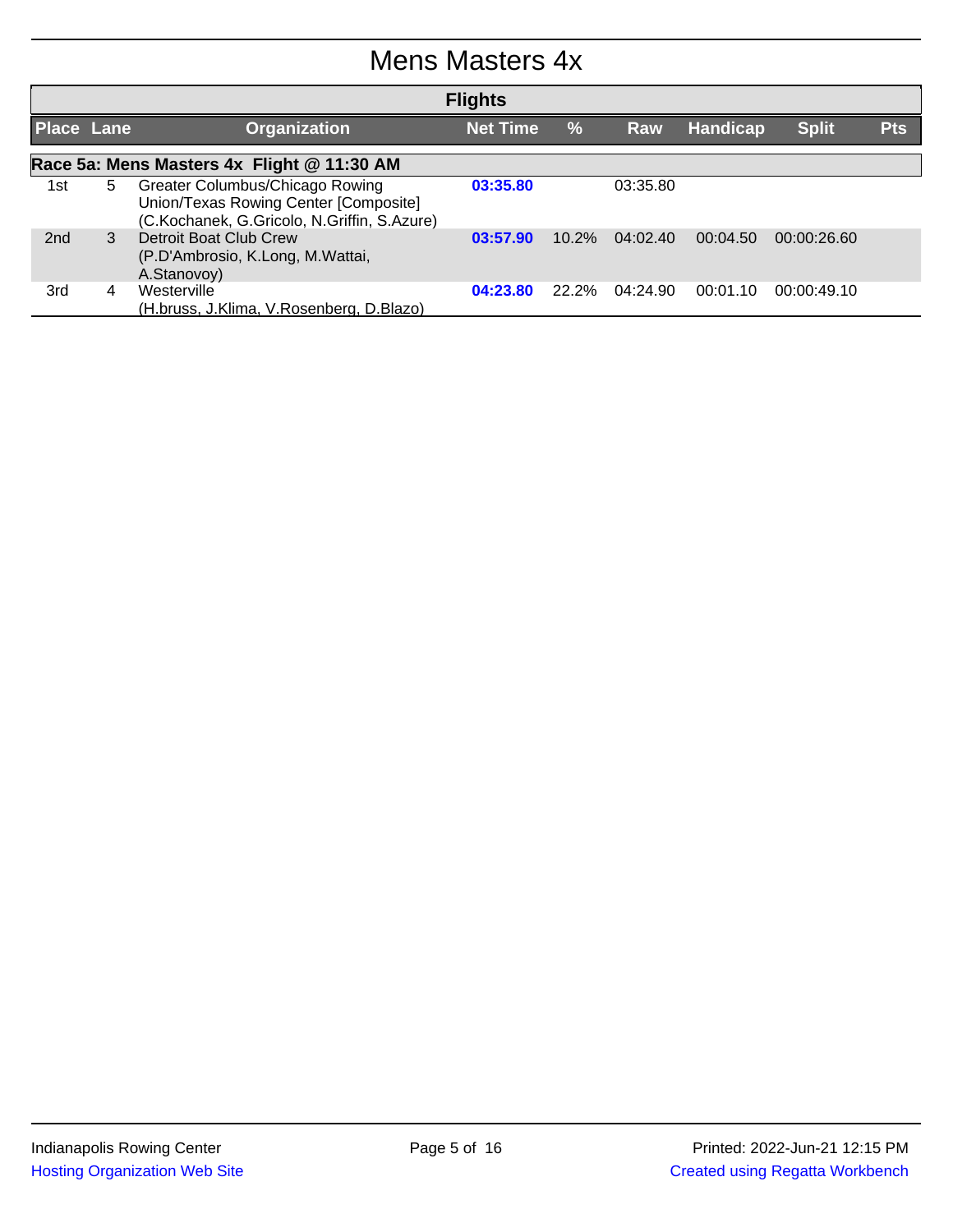## Womens Masters 8+

|                   |                |                                                                                                                                    | <b>Flights</b>  |               |          |                 |              |            |
|-------------------|----------------|------------------------------------------------------------------------------------------------------------------------------------|-----------------|---------------|----------|-----------------|--------------|------------|
| <b>Place Lane</b> |                | Organization                                                                                                                       | <b>Net Time</b> | $\frac{0}{0}$ | Raw      | <b>Handicap</b> | <b>Split</b> | <b>Pts</b> |
|                   |                | Race 8a: Womens Masters 8+ Flight @ 11:40 AM                                                                                       |                 |               |          |                 |              |            |
| 1st               | 6              | <b>Grand Rapids</b><br>(J.Bennett, K.Wynalda, S.Katt, J.Schafer,<br>A.Christensen, D.Throesch, A.Wolters,<br>G.Raymer, [L.Keough]) | 03:39.00        |               | 03:49.50 | 00:10.50        | 00:00:05.60  |            |
| 2 <sub>nd</sub>   | 2              | St. Louis<br>(C.Foster, E.Hedlund, C.Austin, C.Reed,<br>K.Heffernan, P.Francis, S.Sylvester,<br>F.DSouza, [C.Kale])                | 03:42.00        | 1.4%          | 03:43.90 | 00:01.90        |              |            |
| 3rd               | 3              | Indianapolis RC A<br>(K.George, S.Stone, S.Wing, J.Scott,<br>A.Barnes, J.Francis, S.Iffert, L.Helms,<br>[K.Kavanagh])              | 03:42.20        | 1.5%          | 03:56.90 | 00:14.70        | 00:00:13.00  |            |
| 4th               | $\overline{4}$ | Detroit Boat Club Crew<br>(H.Ferree, E.McMann, S.Terrien, M.Parks,<br>M.Landuyt, N.Spain, L.Manardo, M.Winner,<br>[P.Shumate])     | 03:46.10        | 3.2%          | 03:47.50 | 00:01.40        | 00:00:03.60  |            |
| 5th               | 5              | Indianapolis RC B<br>(C.McNutt, J.McNutt, R.McNutt, K.Gmutza,<br>L.Stickley, A.Comer, J.Kline, E.Sandgren,<br>[J.Henry])           | 04:02.90        | 10.9%         | 04:02.90 |                 | 00:00:19.00  |            |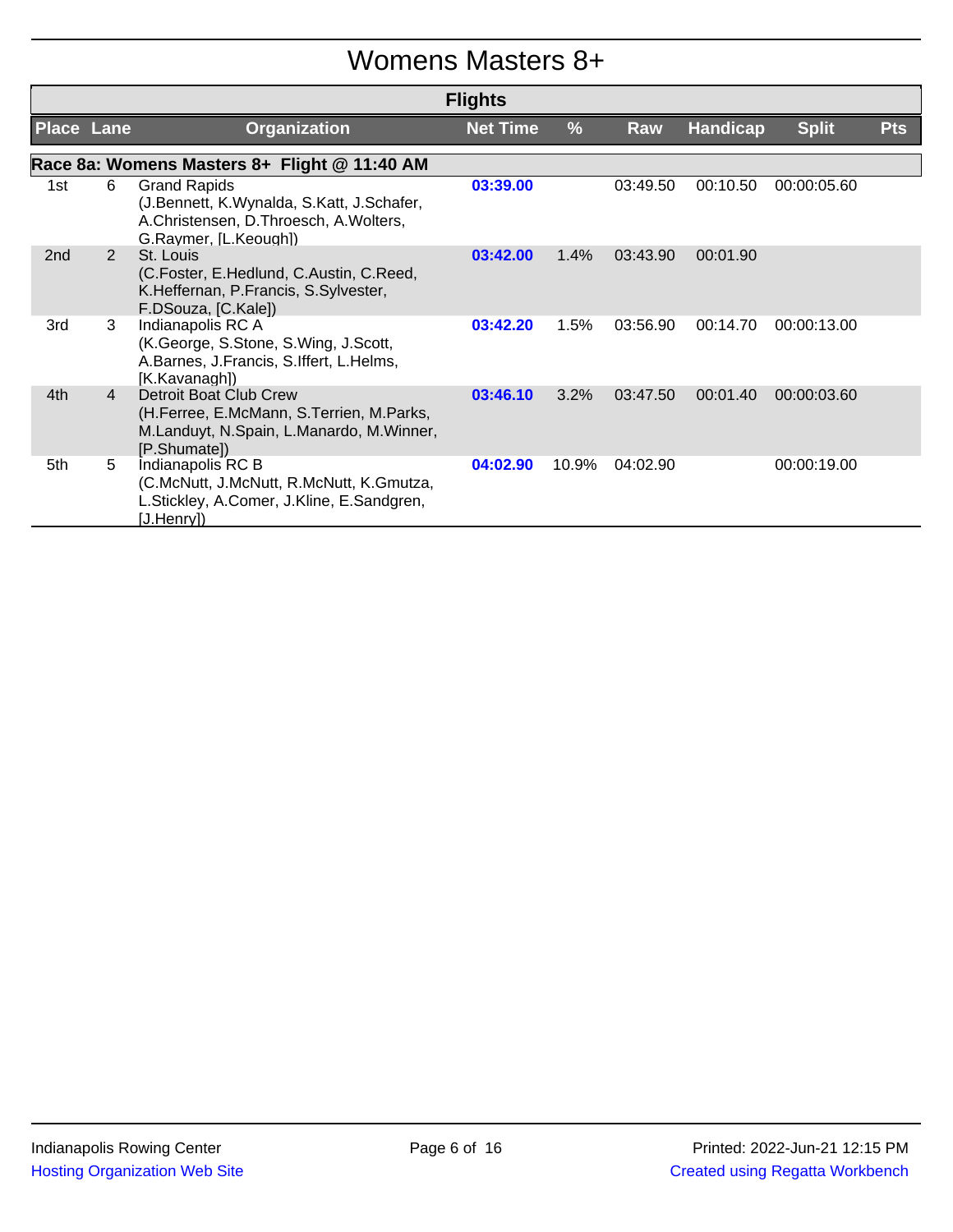#### Mens Masters 8+

|                   |    |                                                                                                                                     | <b>Flights</b>  |               |          |                 |              |            |
|-------------------|----|-------------------------------------------------------------------------------------------------------------------------------------|-----------------|---------------|----------|-----------------|--------------|------------|
| <b>Place Lane</b> |    | <b>Organization</b>                                                                                                                 | <b>Net Time</b> | $\frac{0}{0}$ | Raw      | <b>Handicap</b> | <b>Split</b> | <b>Pts</b> |
|                   |    | Race 9a: Mens Masters 8+ Flight @ 12:30 PM                                                                                          |                 |               |          |                 |              |            |
| 1st               | 5. | St. Louis<br>(D.Gray, T.Albert, N.Roenfeldt, A.Francis,<br>K.Raghavan, N.Alt, J.Dement, M.Murawski,<br>[C.Kale])                    | 03:21.70        |               | 03:22.50 | 00:00.80        |              |            |
| 2nd               | 3  | Indianapolis RC<br>(R.Libed, A.Hansen, T.Bolyard, L.Bechtel,<br>A.Corya, C.Corey, E.Stoll, O.Schumacher,<br>[K.Kavanagh])           | 03:34.60        | $6.4\%$       | 03:34.60 |                 | 00:00:12.10  |            |
| 3rd               | 4  | Detroit Boat Club Crew<br>(K.Long, A.Stanovoy, P.D'Ambrosio,<br>M.Wattai, S.Juchartz, G.Smith, T.Turnbull,<br>R.Jones, [P.Shumate]) | 03:43.00        | 10.6%         | 03:58.90 | 00:15.90        | 00:00:36.40  |            |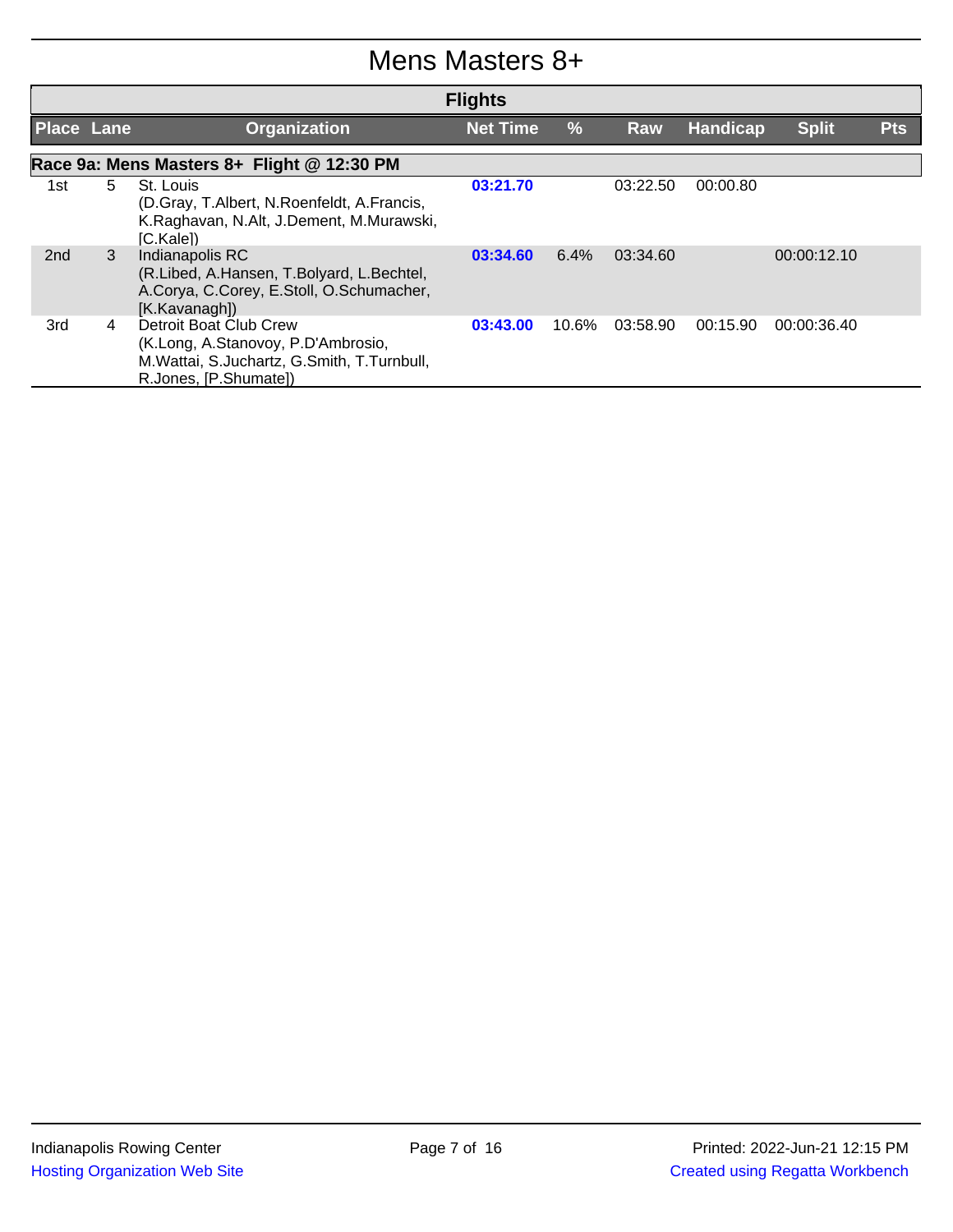# Womens Novice/Rec 1x

| <b>Flights</b>                                   |  |  |                           |            |       |          |              |              |            |
|--------------------------------------------------|--|--|---------------------------|------------|-------|----------|--------------|--------------|------------|
| <b>Place Lane</b>                                |  |  | <b>Organization</b>       | Net Time % |       |          | Raw Handicap | <b>Split</b> | <b>Pts</b> |
| Race 10a: Womens Novice/Rec 1x Flight @ 09:20 AM |  |  |                           |            |       |          |              |              |            |
| 1st                                              |  |  | 4 St. Louis (S.Sylvester) | 04:33.30   |       | 04:33.30 |              |              |            |
| 2nd                                              |  |  | 5 St. Louis (F.DSouza)    | 05:40.70   | 24.7% | 05:56.30 | 00:15.60     | 00:01:23.00  |            |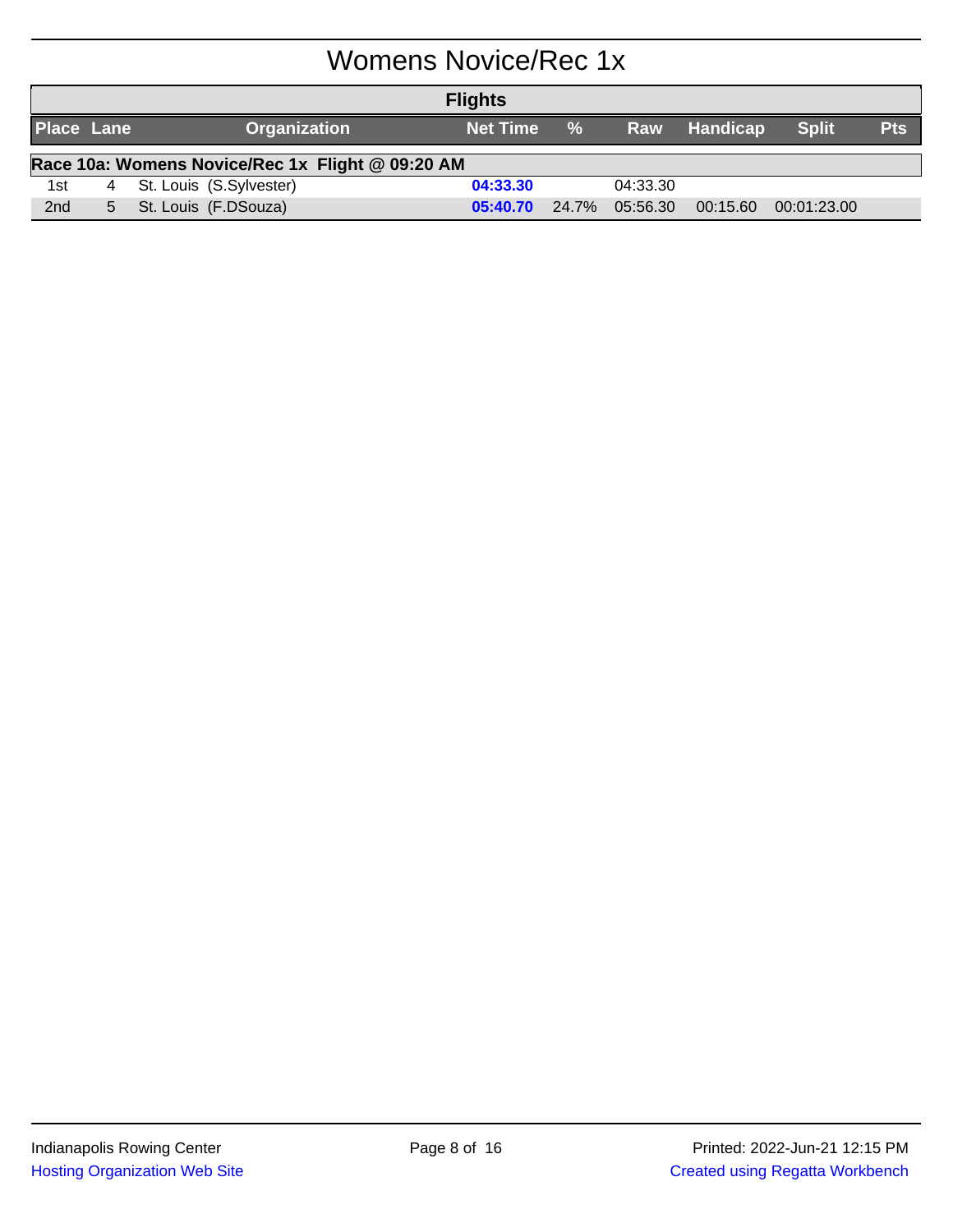# Mens Masters 1x

|                   |              |                                               | <b>Flights</b>  |               |          |                 |              |            |
|-------------------|--------------|-----------------------------------------------|-----------------|---------------|----------|-----------------|--------------|------------|
| <b>Place Lane</b> |              | <b>Organization</b>                           | <b>Net Time</b> | $\frac{9}{6}$ | Raw      | <b>Handicap</b> | <b>Split</b> | <b>Pts</b> |
|                   |              | Race 11a: Mens Masters 1x Flight 1 @ 10:00 AM |                 |               |          |                 |              |            |
| 1st               | 2            | Heroes' Movement (M.McKay)                    | 03:49.20        |               | 03:56.40 | 00:07.20        | 00:00:03.70  |            |
| 2nd               | 3            | St. Louis (A.Francis)                         | 03:52.70        | 1.5%          | 03:52.70 |                 |              |            |
| 3rd               | 5            | Greater Columbus (B.Brown)                    | 04:01.20        | 5.2%          | 04:01.20 |                 | 00:00:08.50  |            |
| 4th               | $\mathbf{1}$ | Indianapolis RC (A.Hansen)                    | 04:03.00        | 6.0%          | 04:19.90 | 00:16.90        | 00:00:27.20  |            |
| 5th               | 4            | Lincoln Park Boat Club (A.Corya)              | 04:05.90        | 7.3%          | 04:05.90 |                 | 00:00:13.20  |            |
|                   |              | Race 11c: Mens Masters 1x Flight 2 @ 10:10 AM |                 |               |          |                 |              |            |
| 1st               |              | Detroit Boat Club Crew (A.Stanovoy)           | 04:02.60        |               | 04:02.60 |                 |              |            |
| 2 <sub>nd</sub>   | 3            | Greater Dayton (R.Pierce)                     | 04:12.00        | 3.9%          | 04:47.20 | 00:35.20        | 00:00:44.60  |            |
| 3rd               | 5            | Cincinnati RC (G.Beglen)                      | 04:15.20        | 5.2%          | 04:24.50 | 00:09.30        | 00:00:21.90  |            |
| 4th               | 6            | Elizabeth Park (G.Hellar)                     | 04:27.70        | 10.3%         | 04:56.50 | 00:28.80        | 00:00:53.90  |            |
|                   | 4            | Indianapolis RC (N.Holston)                   | <b>Scratch</b>  |               |          |                 |              |            |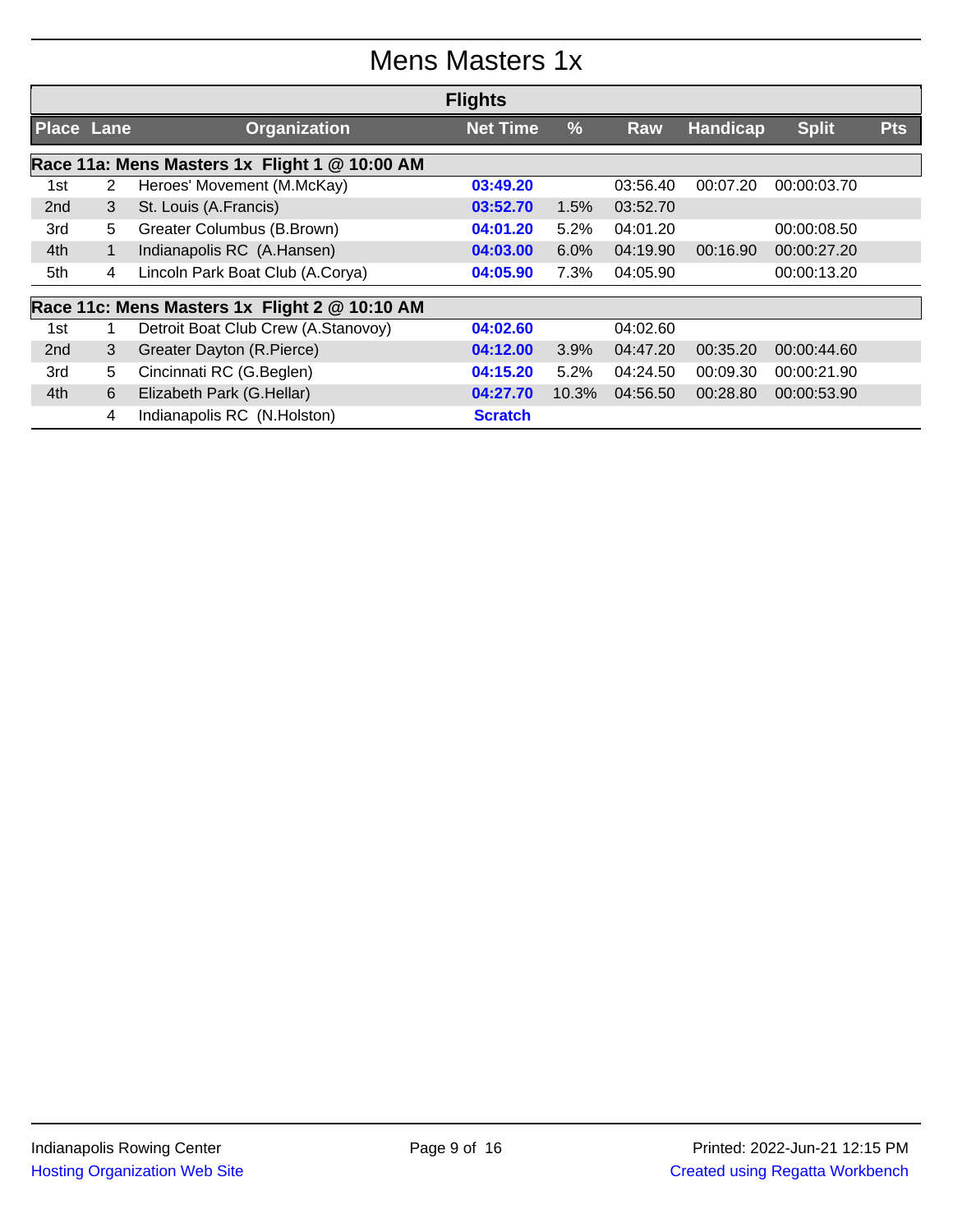## Mixed Masters 8+

|                   |                |                                                                                                                                | <b>Flights</b>  |      |          |                 |              |            |
|-------------------|----------------|--------------------------------------------------------------------------------------------------------------------------------|-----------------|------|----------|-----------------|--------------|------------|
| <b>Place Lane</b> |                | Organization                                                                                                                   | <b>Net Time</b> | %    | Raw      | <b>Handicap</b> | <b>Split</b> | <b>Pts</b> |
|                   |                | Race 13a: Mixed Masters 8+ Flight @ 10:40 AM                                                                                   |                 |      |          |                 |              |            |
| 1st               | 4              | Indianapolis RC<br>(K.George, S.Stone, T.Wright, L.Bechtel,<br>T.Bolyard, R.Libed, J.Francis, J.Scott,<br>[J.Henry])           | 03:41.50        |      | 03:54.40 | 00:12.90        | 00:00:01.70  |            |
| 2nd               | 3              | Dayton<br>(K.Starner, J.Lane, L.Lane, T.Castillo,<br>J. Wittmann, K. Kallmeyer, R. Cubbage,<br>M.Schwendener, [M.Schlangen])   | 03:47.20        | 2.6% | 03:52.70 | 00:05.50        |              |            |
| 3rd               | $\overline{2}$ | Detroit Boat Club Crew<br>(K.Long, M.Wattai, S.Terrien, M.Parks,<br>P.D'Ambrosio, G.Smith, L.Manardo, N.Spain,<br>[P.Shumate]) | 03:50.20        | 3.9% | 04:00.80 | 00:10.60        | 00:00:08.10  |            |
| 4th               | $\overline{7}$ | Westerville<br>(A.Kemp, J.Klima, H.bruss, N.Hale, C.Blazo,<br>K.Kroninger, D.Blazo, A.Marshall, [B.Binnig])                    | 03:53.60        | 5.5% | 03:53.60 |                 | 00:00:00.90  |            |
| 5th               | 6              | St. Louis<br>(N.Alt, K.Raghavan, D.Gray, I.McIntire,<br>S.Grames, I.Kopec, S.Johnston, R.Weible,<br>[C.Kale])                  | 03:54.80        | 6.0% | 04:02.20 | 00:07.40        | 00:00:09.50  |            |
| 6th               | 5              | <b>Grand Rapids</b><br>(S.Katt, J.Schafer, A.Christensen, R.Martin,<br>R.Wahl, D.Visser, K.Wynalda, D.Throesch,<br>[L.Keough]) | 03:59.70        | 8.2% | 03:57.60 | 00:02.90        | 00:00:04.90  |            |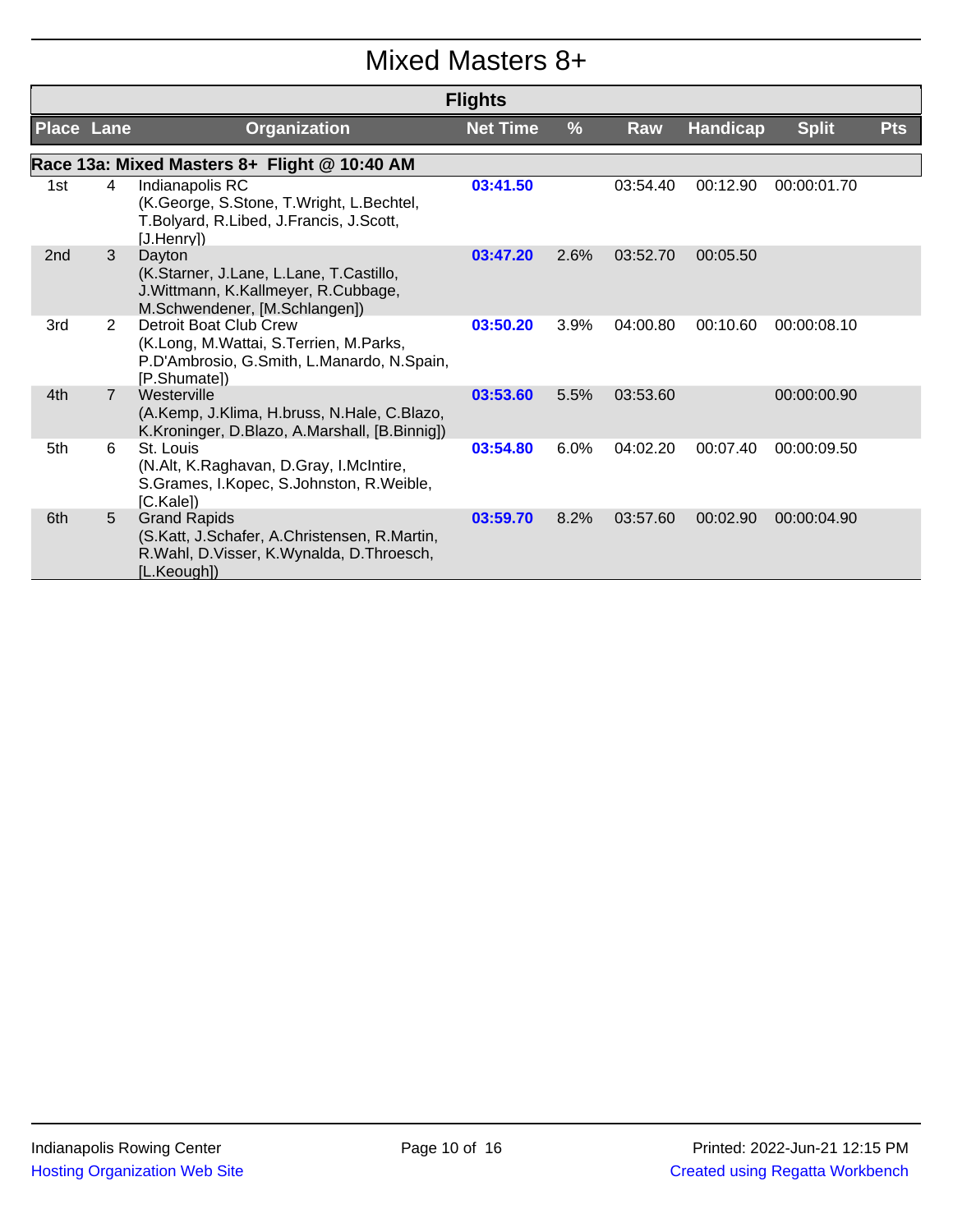## Mens Masters Ltwt 1x

| <b>Flights</b>    |                                                  |                              |                 |            |          |              |              |            |  |
|-------------------|--------------------------------------------------|------------------------------|-----------------|------------|----------|--------------|--------------|------------|--|
| <b>Place Lane</b> |                                                  | <b>Organization</b>          | <b>Net Time</b> | $\sqrt{9}$ |          | Raw Handicap | <b>Split</b> | <b>Pts</b> |  |
|                   | Race 16a: Mens Masters Ltwt 1x Flight @ 12:40 PM |                              |                 |            |          |              |              |            |  |
| 1st               | 4                                                | Greater Columbus (R. Briggs) | 03:52.50        |            | 03:52.50 |              |              |            |  |
| 2 <sub>nd</sub>   | 5.                                               | Elizabeth Park (G.Hellar)    | 04:27.30        | $15.0\%$   | 04:56.10 | 00:28.80     | 00:01:03.60  |            |  |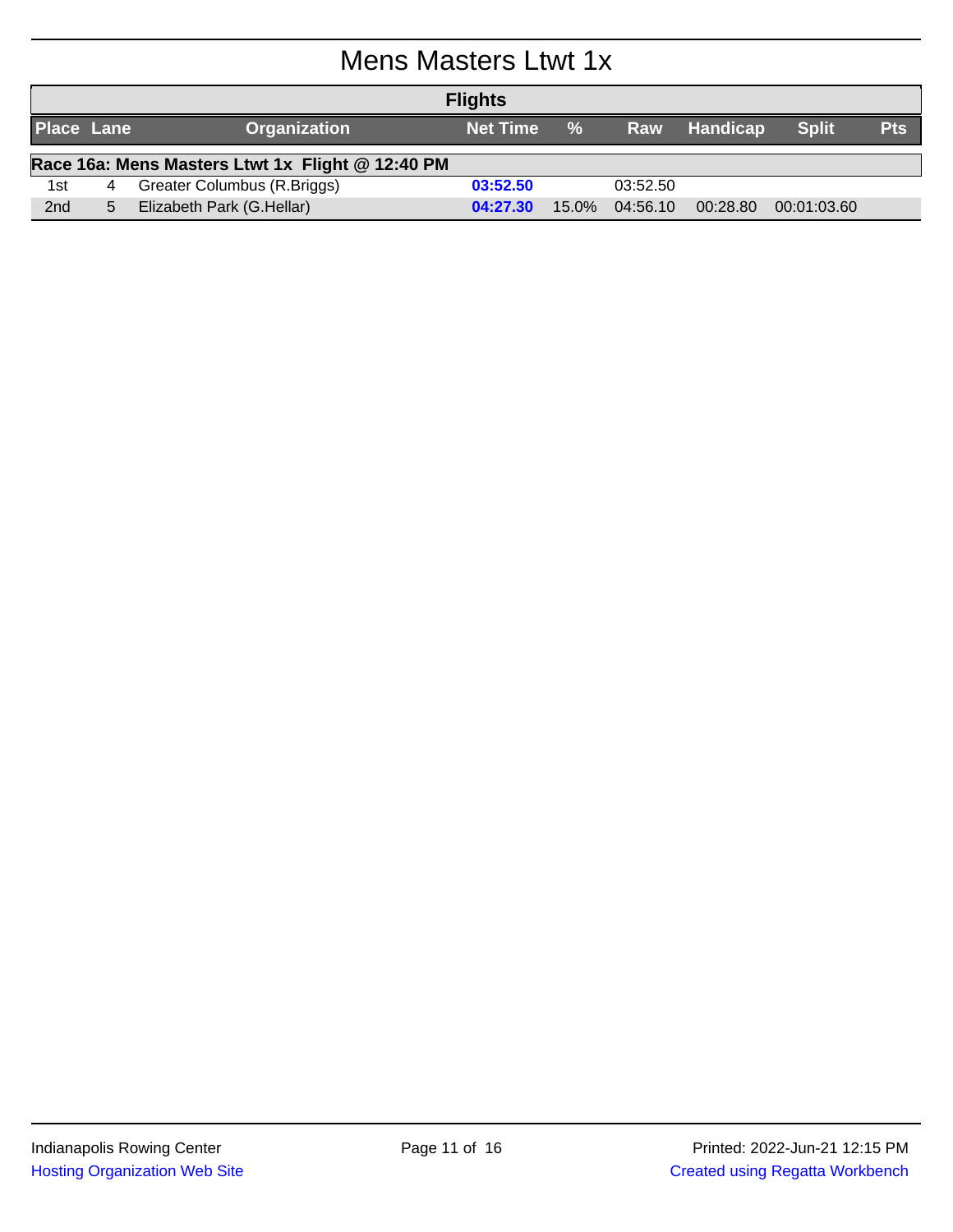## Mens Masters 2x

|                   | <b>Flights</b>                              |                                                                              |                                 |               |          |                 |              |            |  |  |
|-------------------|---------------------------------------------|------------------------------------------------------------------------------|---------------------------------|---------------|----------|-----------------|--------------|------------|--|--|
| <b>Place Lane</b> |                                             | <b>Organization</b>                                                          | <b>Net Time</b>                 | $\frac{9}{6}$ | Raw      | <b>Handicap</b> | <b>Split</b> | <b>Pts</b> |  |  |
|                   | Race 17a: Mens Masters 2x Flight @ 09:00 AM |                                                                              |                                 |               |          |                 |              |            |  |  |
| 1st               | 3                                           | Detroit Boat Club Crew/Heroes' Movement<br>[Composite] (M.McKay, A.Stanovoy) | 03:24.20                        |               | 03:32.70 | 00:08.50        |              |            |  |  |
| 2nd               | 6                                           | Indianapolis RC A (N.Holston, A.Hansen)                                      | 03:34.00                        | 4.8%          | 03:50.80 | 00:16.80        | 00:00:18.10  |            |  |  |
| 3rd               |                                             | Greater Columbus B (C.Kochanek, G.Gricolo)                                   | 03:35.10                        | 5.3%          | 03:49.60 | 00:14.50        | 00:00:16.90  |            |  |  |
| 4th               | $\overline{4}$                              | Indianapolis RC B (R.Libed, A.Corya)                                         | 03:49.90                        | 12.6%         | 03:49.90 |                 | 00:00:17.20  |            |  |  |
| 5th               | $\overline{7}$                              | Great Miami Crew (B.Elwell, D.Thompson)                                      | 03:53.10                        | 14.2%         | 04:25.90 | 00:32.80        | 00:00:53.20  |            |  |  |
| 6th               | 2                                           | Greater Dayton/Cincinnati RC [Composite]<br>(G.Beglen, B.White)              | 04:17.40                        | 26.1%         | 04:38.10 | 00:20.70        | 00:01:05.40  |            |  |  |
|                   | 5                                           | Greater Columbus/Texas Rowing Center<br>[Composite] A (J.King, N.Griffin)    | <b>Did Not</b><br><b>Finish</b> |               |          |                 |              |            |  |  |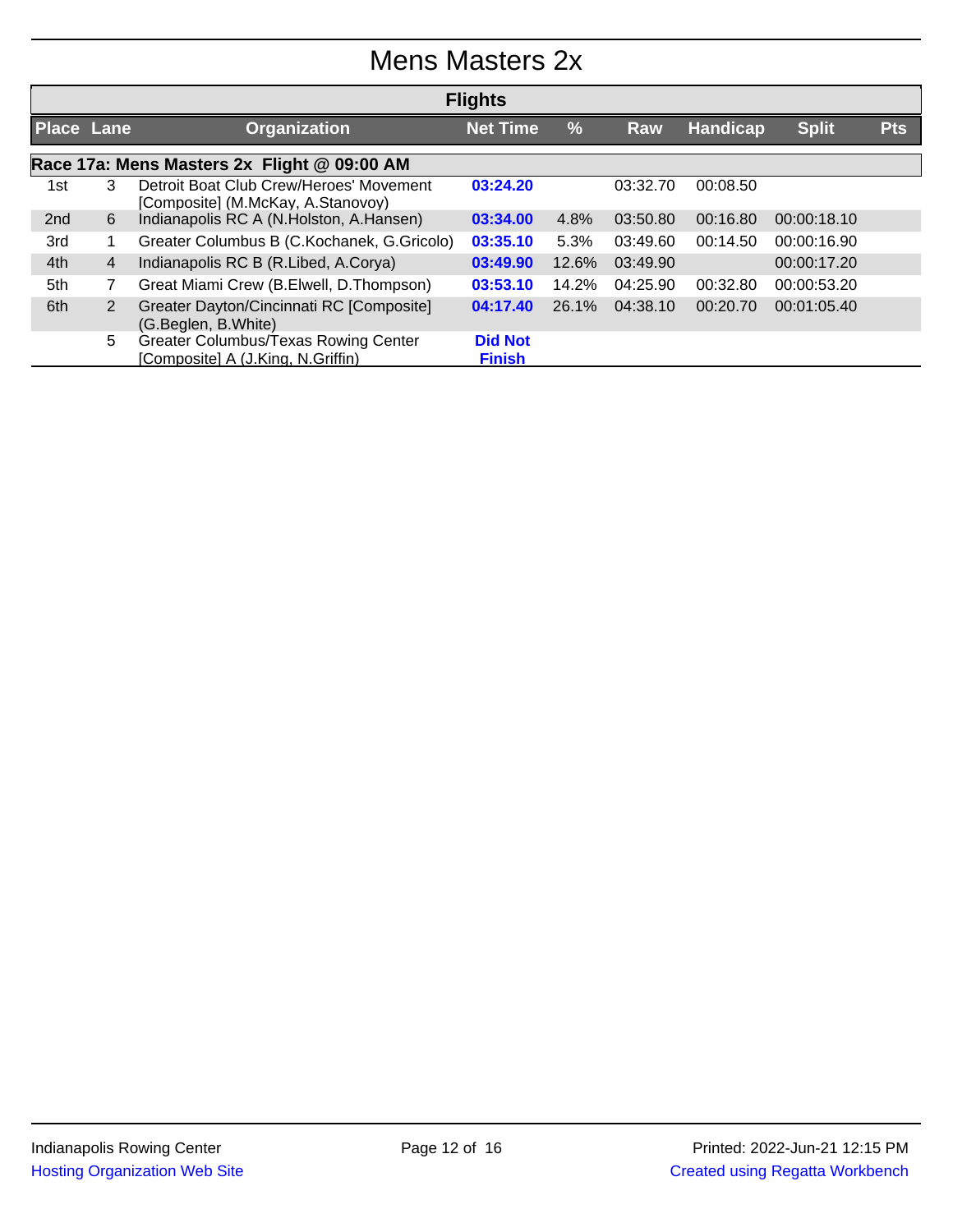## Womens Masters 2x

| <b>Flights</b>                                |                |                                             |                 |               |          |                 |              |            |  |
|-----------------------------------------------|----------------|---------------------------------------------|-----------------|---------------|----------|-----------------|--------------|------------|--|
| <b>Place Lane</b>                             |                | <b>Organization</b>                         | <b>Net Time</b> | $\frac{0}{0}$ | Raw      | <b>Handicap</b> | <b>Split</b> | <b>Pts</b> |  |
| Race 18a: Womens Masters 2x Flight @ 09:30 AM |                |                                             |                 |               |          |                 |              |            |  |
| 1st                                           | 6              | Indianapolis RC A (G.Vance, W.Vik)          | 04:02.20        |               | 04:38.50 | 00:36.30        | 00:00:29.60  |            |  |
| 2nd                                           | $\overline{2}$ | Greater Columbus (B.Wyslouzil, J.Rodenfels) | 04:07.00        | $2.0\%$       | 04:35.00 | 00:28.00        | 00:00:26.10  |            |  |
| 3rd                                           | 5.             | St. Louis (C.Foster, E.Hedlund)             | 04:08.10        | 2.4%          | 04:08.90 | 00:00.80        |              |            |  |
| 4th                                           | 4              | Greater Dayton (M.Evans, D.Taylor)          | 04:18.80        | 6.9%          | 04:35.70 | 00:16.90        | 00:00:26.80  |            |  |
| 5th                                           | 3              | Indianapolis RC B (C.McNutt, J.McNutt)      | 04:22.60        | 8.4%          | 04:22.60 |                 | 00:00:13.70  |            |  |
| 6th                                           |                | Hinsdale Rowing (N.Clark, A.Starin)         | 04:30.20        | 11.6%         | 04:53.70 | 00:23.50        | 00:00:44.80  |            |  |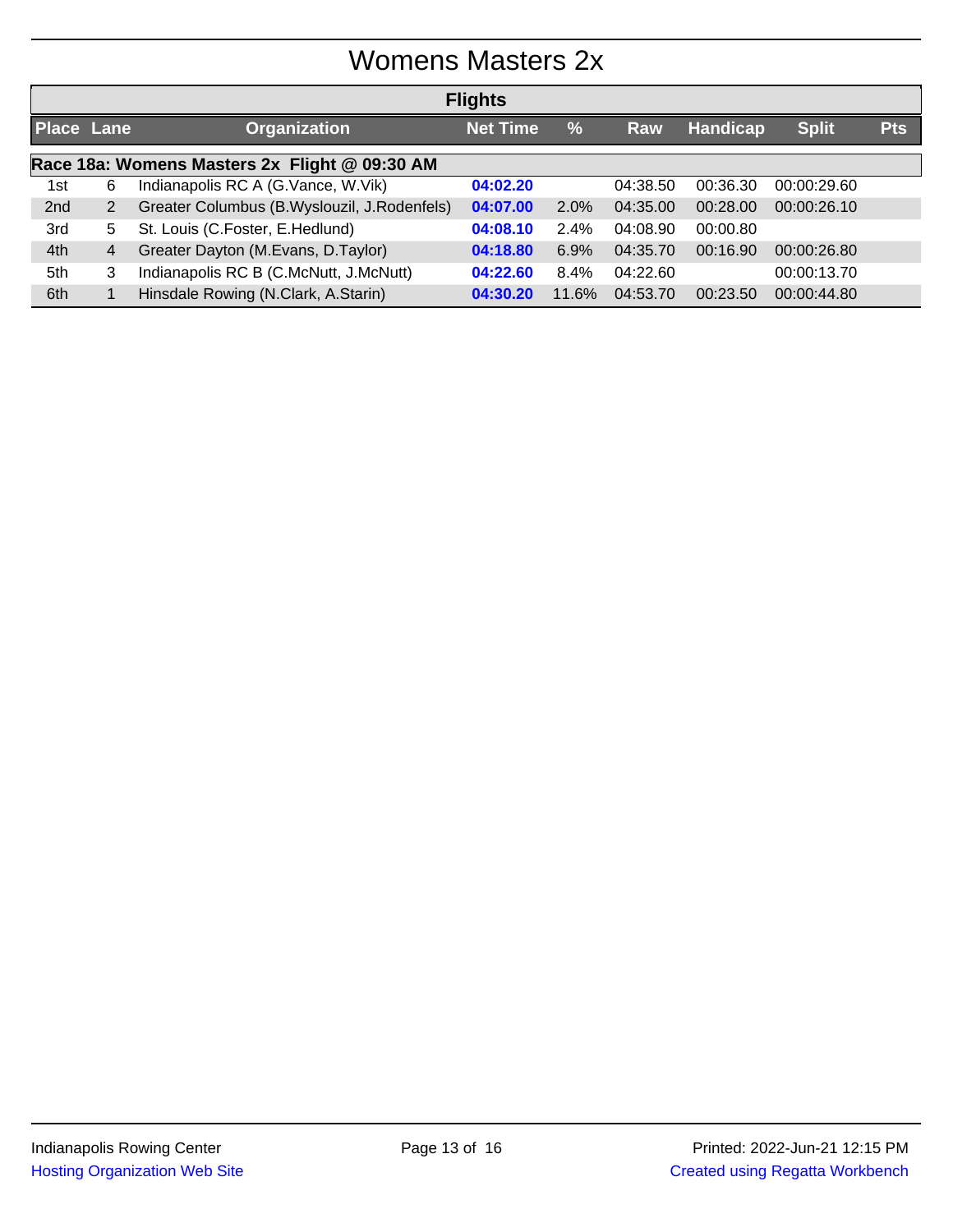## Mixed Masters 4x

| <b>Flights</b>    |    |                                                                                                                         |                 |         |          |          |              |            |  |
|-------------------|----|-------------------------------------------------------------------------------------------------------------------------|-----------------|---------|----------|----------|--------------|------------|--|
| <b>Place Lane</b> |    | <b>Organization</b>                                                                                                     | <b>Net Time</b> | $\%$    | Raw      | Handicap | <b>Split</b> | <b>Pts</b> |  |
|                   |    | Race 20a: Mixed Masters 4x Flight @ 10:20 AM                                                                            |                 |         |          |          |              |            |  |
| 1st               | 5. | <b>Greater Columbus A</b><br>(C.Kochanek, G.Gricolo, J.Rodenfels,<br>B.Wyslouzil)                                       | 03:33.90        |         | 03:46.60 | 00:12.70 |              |            |  |
| 2 <sub>nd</sub>   | 3  | Greater Columbus/Chicago Rowing<br>Union/Texas Rowing Center [Composite] B<br>(L.Gunzelman, J.King, N.Griffin, S.Azure) | 03:38.90        | 2.3%    | 03:47.00 | 00:08.10 | 00:00:00.40  |            |  |
| 3rd               | 4  | <b>Greater Dayton</b><br>(M.Evans, B.White, D.Heuser, E.Walz)                                                           | 03:54.60        | $9.7\%$ | 04:11.20 | 00:16.60 | 00:00:24.60  |            |  |
| 4th               | 6  | Indianapolis RC<br>(R.Libed, O.Schumacher, L.Helms,<br>S.BonDurant)                                                     | 04:05.40        | 14.7%   | 04:05.40 |          | 00:00:18.80  |            |  |
| 5th               | 2  | <b>Great Miami Crew</b><br>(B.Elwell, K.Moellmann, D.Taylor,<br>D.Thompson)                                             | 04:17.20        | 20.2%   | 04:28.70 | 00:11.50 | 00:00:42.10  |            |  |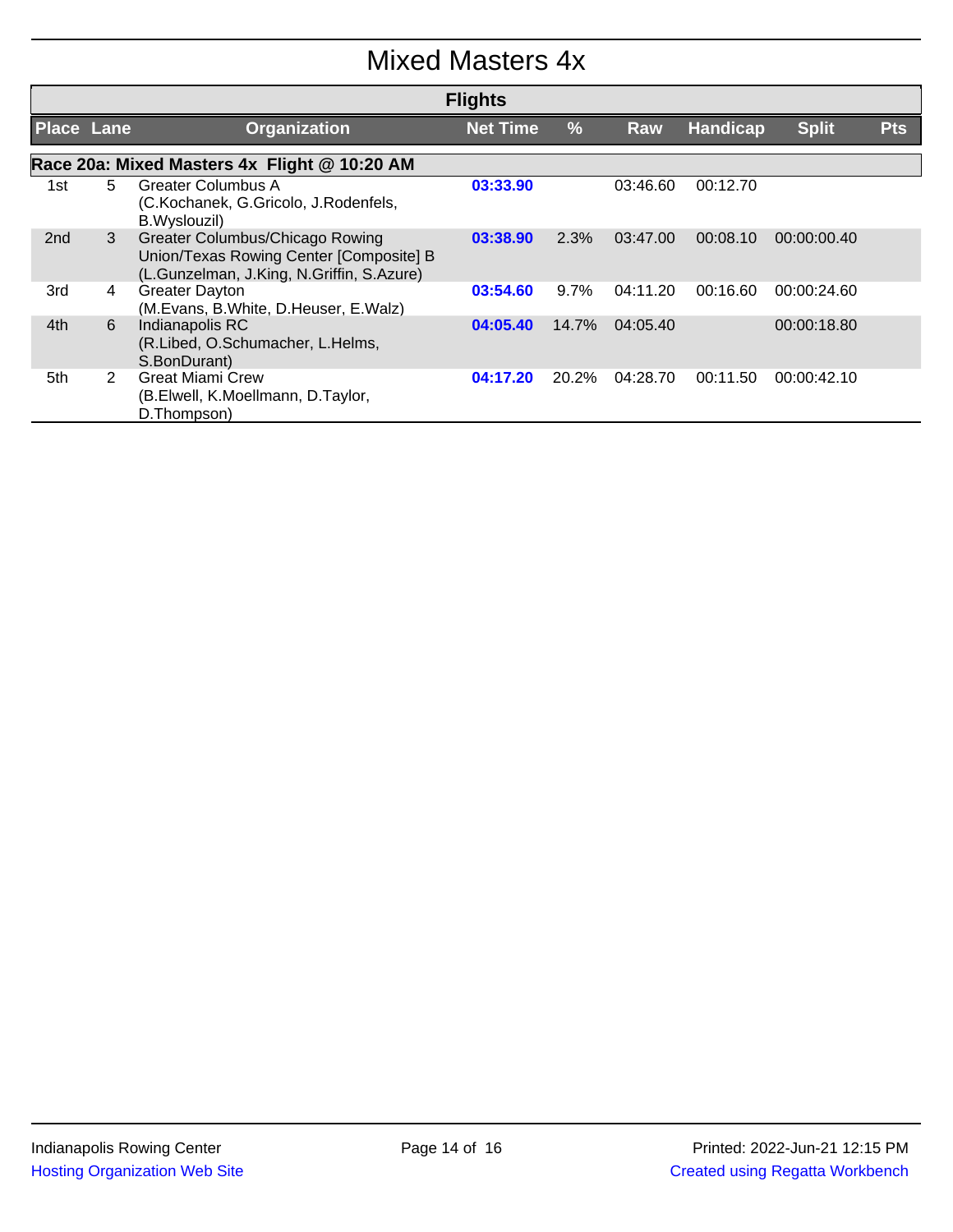#### Mixed Masters 4+

| <b>Flights</b>                               |   |                                                                                   |                 |               |          |                 |              |            |  |  |
|----------------------------------------------|---|-----------------------------------------------------------------------------------|-----------------|---------------|----------|-----------------|--------------|------------|--|--|
| <b>Place Lane</b>                            |   | <b>Organization</b>                                                               | <b>Net Time</b> | $\frac{9}{6}$ | Raw      | <b>Handicap</b> | <b>Split</b> | <b>Pts</b> |  |  |
| Race 21a: Mixed Masters 4+ Flight @ 11:20 AM |   |                                                                                   |                 |               |          |                 |              |            |  |  |
| 1st                                          | 5 | Indianapolis RC<br>(D.Reyes, E.Schutzman, W.Black, W.Meyer,<br>[O.Mencias])       | 03:45.70        |               | 03:45.70 |                 |              |            |  |  |
| 2nd                                          | 6 | Dayton A<br>(K.Starner, K.Kallmeyer, L.Lane, M.Saurine,<br>[J.Desimio])           | 03:48.20        | $1.1\%$       | 03:53.40 | 00:05.20        | 00:00:07.70  |            |  |  |
| 3rd                                          | 3 | Dayton B<br>(J.Lane, T.Castillo, J.Wittmann,<br>M.Schwendener, [T.Wells])         | 04:02.00        | $7.2\%$       | 04:16.30 | 00:14.30        | 00:00:30.60  |            |  |  |
| 4th                                          | 4 | <b>Grand Rapids</b><br>(D. Visser, R. Wahl, A. Wolters, G. Raymer,<br>[L.Keough]) | 04:09.00        | 10.3%         | 04:12.60 | 00:03.60        | 00:00:26.90  |            |  |  |